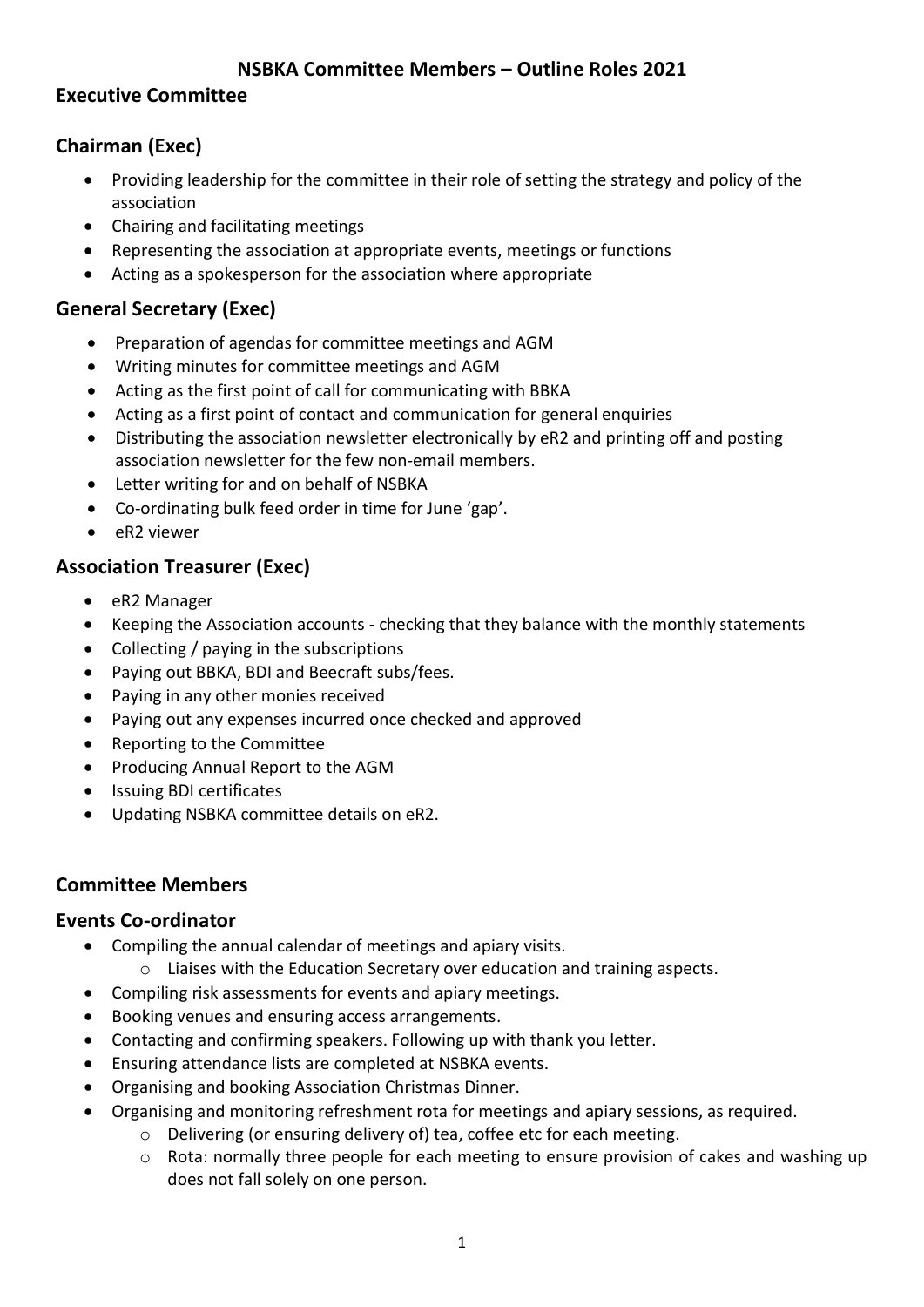# **Education/Exam Secretary**

- Organising and promoting training and events as agreed with Committee.
	- o Liaises with the Events Secretary over programme aspects.
- Encouraging members to study for and take BBKA modules and assessments appropriate to their experience and ability
- Actively promoting BBKA practical assessments, arranging training and assessments.
	- o Agreeing dates and arranging a qualified Assessor when appropriate and a suitable apiary when required.
	- o Providing suitable facilities and refreshments for visiting Assessors, (unless the assessment is at the candidate's home).
	- o Ensuring a 'third' person is on hand during assessments with functional mobile phone.
- Providing current syllabi, supporting candidates as required, and promoting and encouraging 'self help' study groups for BBKA Modules.
- Providing candidates for BBKA examinations with the eR2 link to the application form.
- Organising module examinations:
	- o Arranging the place/venue for the written examinations.
	- o Recommending the Invigilator and notify the BBKA
	- $\circ$  Notifying the candidates of the time and venue for the written examinations
	- o Issuing rules for the written examinations prior to the Examination.
- Receiving all Certificates and arranging for their early presentation at a major Association Meeting, coordinating appropriate publicity - including appropriate congratulations to any successful candidates in Beelines;
- Ensuring details of all NSBKA exam results are correct on the eR2 Exam Portal
- eR2 Viewer

# **Membership Secretary**

- eR2 Approver.
- Preparing and sending out membership renewal notices in October and subsequent reminders.
- Coordinating with Treasurer when payments and new members come through.
- During the year acting as first point of contact for membership enquiries, sending out joining packs, answering questions about the Association and inviting potential members to a couple of meetings.
- Meeting and welcoming potential new members at meetings.
- Registering new members on eR2 for both NSBKA and BBKA and keeping committee members updated on membership.
- Informing Bee Craft magazine of new subscribers throughout the year.
- Passing contact details to relevant committee members when requested.
- Compile swarm register and upload details to eR2.
- Maintaining NSBKA Facebook group with current members who ask to join and removing those who are no longer members.
- Directing Australian Beekeepers to North Shore BKA (Sydney) for both Facebook and membership!

## **Librarian**

- Looking after the stock of books held by the NSBKA:
	- o Keeping the books clean and dry and in a safe place
	- o Maintaining records of loans and returns to any member of the association
	- o Being available for collection or return from home or other agreed place
	- o Making the books available at association meetings
- Maintaining the central list of stock on the NSBKA website and auditing stock.
- Directing enquiries about reference books for study to the education officer or other appropriate member